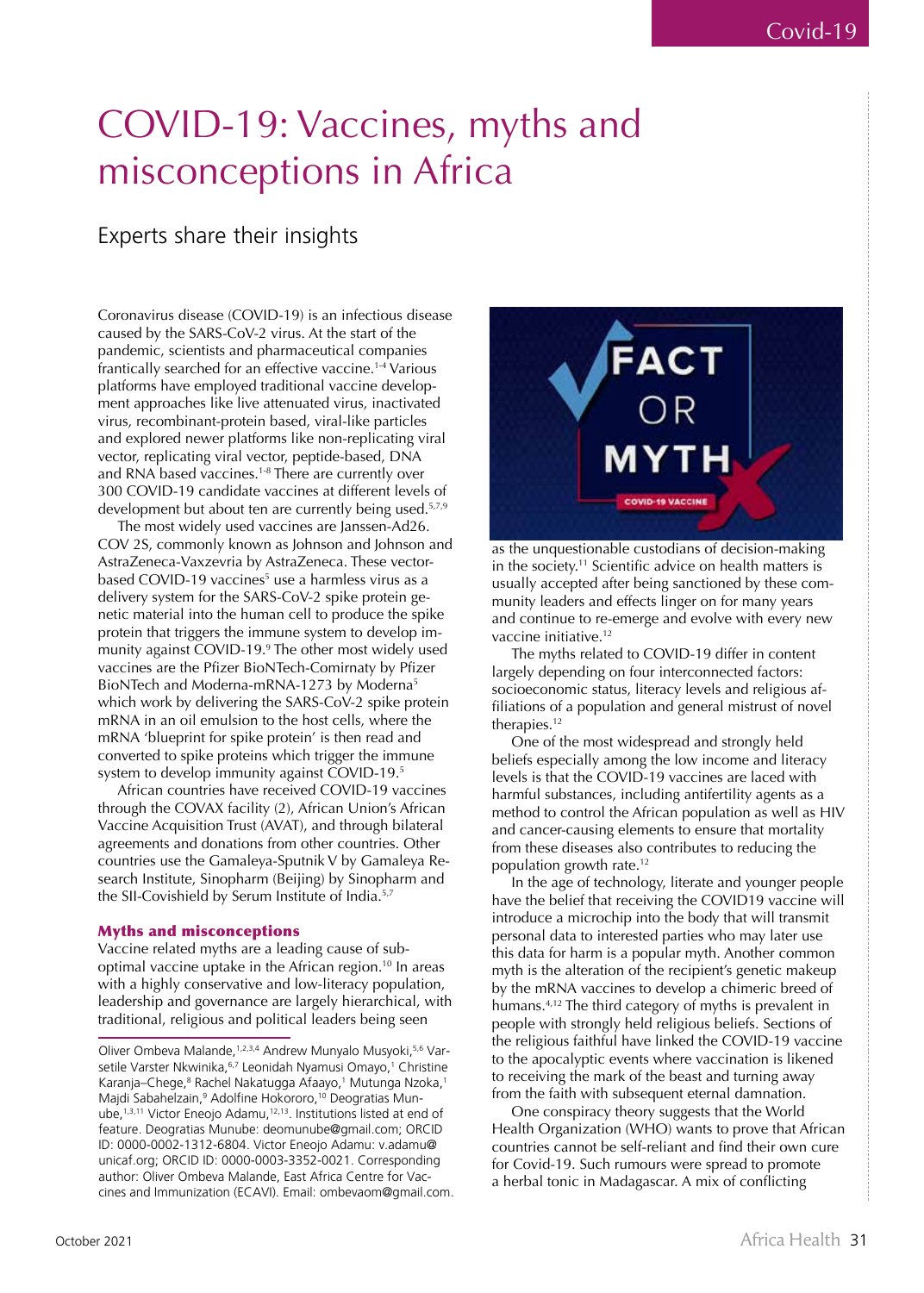

information and outright misinformation circulated in South Sudan as a result of photos of prominent leaders wearing so-called 'protective' badges that claimed to repel viruses.

The main public health concern around vaccine misinformation and has caused confusion subsequently leading people to decline vaccines and challenge/reject the health policies and interventions of the government/ non-government officials and international health agen $cies.^{\overline{13}\text{-}18}$ 

Myths are can lead to either direct harm or distract the public from abiding by containment measures and vaccine uptake. The following are additional common myths and misconceptions that promote misunderstanding about COVID-19 and COVID vaccines.17,19,20

#### **MYTH: You can protect yourself from COVID-19 by swallowing, injecting, bathing in or rubbing onto your body disinfectants, bleach or rubbing alcohols.**

Spraying and introducing bleach or another disinfectant into your body WILL NOT protect you against CO-VID-19 and can be dangerous.5,9

#### **MYTH: The new coronavirus was deliberately created or released by people.**

This is false. Occasionally, a disease outbreak happens when a virus that is common in an animal such as a pig, bat or bird undergoes changes and passes to humans.<sup>5,9</sup>

#### **FACT: Most people who get COVID-19 recover from it**

Most people who suffer from COVID-19 experience mild or moderate symptoms and can recover fully if given good and adequate supportive care.5,9

#### **MYTH: Adding pepper to your soup or other meals prevents or cures COVID-19**

Hot peppers can be used to flavor or make food tasty but cannot prevent or cure COVID-19.5,9

#### **MYTH: 5G mobile networks spread COVID-19**

No virus can spread on radio waves/mobile networks. COVID-19 is spread through respiratory droplets when an infected person coughs, sneezes or speaks.5,9

**MYTH: Being able to hold your breath for 10 seconds or more without coughing or feeling discomfort means**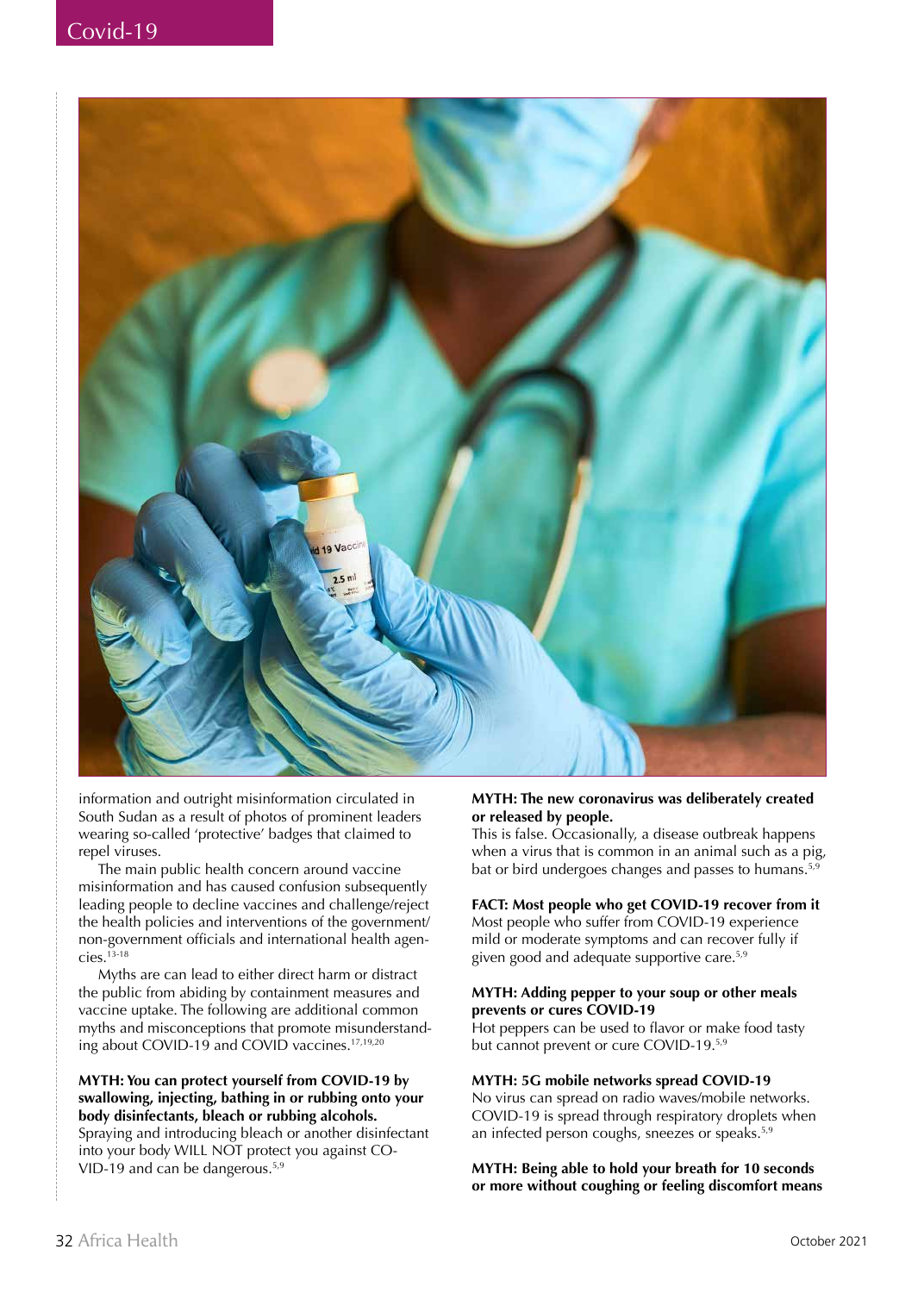#### **you are free from COVID-19**

Most COVID patients have no symptoms, and the most common symptoms of COVID-19 are dry cough, tiredness and fever. You cannot confirm it with this breathing exercise.5,9

#### **MYTH: Vaccines against pneumonia protect against the COVID-19 virus**

Bacterial vaccines against pneumonia, such as pneumococcal vaccine and Haemophilus influenza type B (Hib) vaccine, do not protect against the new coronavirus.<sup>5</sup>

#### **MYTH: Rinsing your nose with saline prevents CO-VID-19**

There is no evidence that regularly rinsing the nose with saline has protected people from infection with the new coronavirus.5,9

#### **FACT: Antibiotics CANNOT prevent or treat COVID-19**

Antibiotics work only against secondary bacterial infection if it occurs in COVID-19. Antibiotics do not work against viruses.5,9

#### **MISCONCEPTION: There are medicines that prevent or treat the new coronavirus**

To date, there is no specific medicine recommended to prevent or treat the new coronavirus.5,9

#### **MISCONCEPTION: If I have had the COVID-19 virus and am now recovered, I am immune**

Yes, but you can get re-infected or contract COVID-19 from a different variant. So, you need the vaccine and continue observing other containment measures.5,9

#### **MYTH: COVID-19 vaccines are not safe**

Like all vaccines, the COVID-19 vaccines followed rigorous safety testing process and showed no major safety concerns in trials.<sup>5,8,9,20</sup> The FDA sets rigorous safety standards for vaccines to meet before they are approved, which include four phases. Similarly, incountry regulators securitise safety data before authorisation.<sup>5,8,9,20</sup>

#### **MYTH: You don't need the vaccine if you've already had the virus**

Natural immunity does not last forever, and you can catch COVID-19 again.5,8,9,20 For those who have recovered from COVID-19, new research shows that immunity to the virus can last at least eight months. However, just because your body builds up natural immunity for a period after infection, you can get re-infected again. But a person who recovered from COVID develops immunity protection that is up to 7 times more robust than a person who never suffered COVID but got two doses of vaccine. The vaccine is the safest, fastest way to eliminate the virus.5,8,9,20

#### **MYTH: The COVID vaccine affects and can change a person's DNA**

The mRNA of COVID-19 vaccines enters cells, but not the nucleus of the cells where DNA resides.<sup>5,8,9,20</sup> The mRNA does its job to cause the cell to make protein to stimulate the immune system, and then it quickly breaks down – without affecting your DNA.5,8,9,20

#### **MYTH: COVID Vaccines will cause infertility**

This is false. No vaccine causes infertility.<sup>5,8,9,20</sup>

#### **MYTH: Kids can't spread the virus**

This is false. Children can both catch and spread the virus, a risk that goes up as the children get older.<sup>5,8,9,20</sup>

#### **MYTH: We can achieve herd immunity by letting the virus spread in the community**

Herd immunity through natural infection is not possible. Herd immunity occurs when enough people in a community contract and recover from a virus that they develop the natural immunity to protect them from the disease in future exposure; re-infections have been reported after initial recovery.5,8,9,20

#### **MYTH: We know COVID-19 doesn't cause long-term damage**

Studies have reported cases of very long road to recovery with many residual effects. Some show insomnia, tiredness, shortness of breath, persistent loss of sense of smell, and damage to the heart, lungs, kidneys, and brain.<sup>5,8,9,20</sup>

#### **MYTH: Only the elderly or those with underlying health conditions will get seriously ill and require hospitalisation for COVID-19**

People of all ages can contract COVID-19 and are being hospitalised with severe disease.<sup>5,8,9,20</sup>

#### **MYTH: Vitamin D supplements can prevent or even treat COVID-19**

No study has proven that vitamin D supplementation prevents or treats COVID-19.8,9

### **MYTH: Drinking water will flush COVID-19 from my system**

Drinking water keeps your body functioning properly and feeling healthy. BUT this does not prevent the virus from entering your lungs.<sup>8,9</sup>

#### **MYTH: I tested negative for COVID-19 so I don't need to quarantine.**

If you have been to exposed to COVID-19, quarantine time helps to ensures that you have not contracted the virus. $8,9$ 

## **MISCONCEPTION: The COVID vaccine contains chemicals that harm the person who gets the vaccine**

The truth is that the COVID vaccine contains active material(s) called antigens. $8,9$ 

The vaccines also contain inactive materials that include:

- 1. Adjuvants like aluminium salts to enhance immune responses
- 2. Preservatives (phenoxyethanol, formaldehyde, thiomersal / thimerosal, or antibiotics) prevent bacterial growth especially in multi-dose vaccines
- 3. Stabilisers (proteins or other compounds) extend the shelf-life of the vaccine